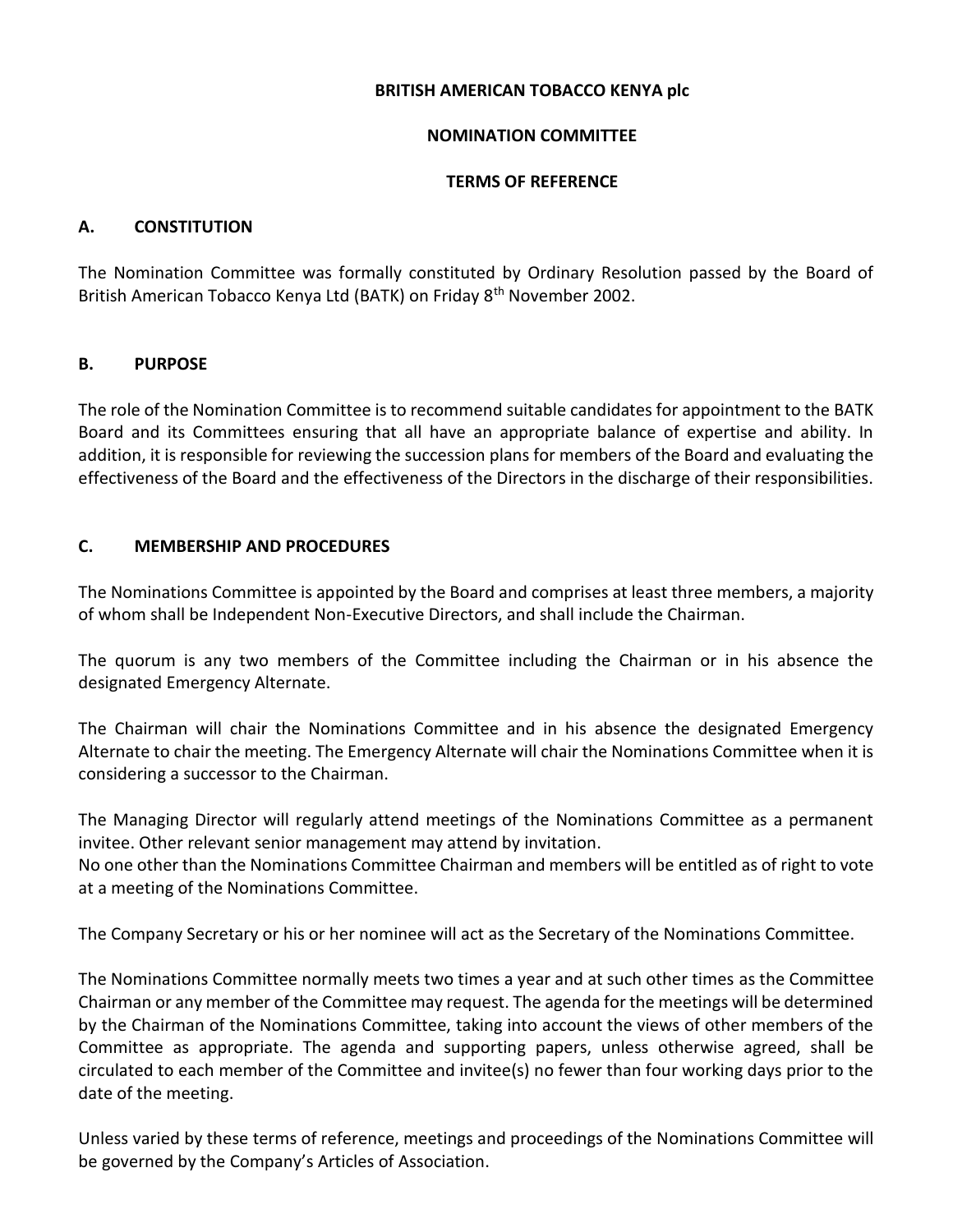# **D. AUTHORITY**

The Nominations Committee is authorised by the Board to seek any information it requires from, and require the attendance at any of its meetings of, any Director or member of Management, and all employees are expected to cooperate with any request made by the Committee.

The Committee is authorised by the Board to obtain, at the Company's expense, outside legal or other independent professional advice and counsel including independent consultants and to secure the attendance of advisors with relevant experience and expertise if it considers this necessary.

## **E. RESPONSIBILITIES AND OBJECTIVES**

## 1. **Board Composition**

The Committee shall:

- (i) regularly review the structure, size and composition of the Board and make recommendations to the Board to ensure that it has an appropriate balance of skills, expertise, knowledge and independence, in line with the Board Diversity Policy and with a view to ensuring the continued ability of the Company to compete effectively in the market place;
- (ii) on an annual basis review the required skills mix and expertise that the Executive and Non-Executive Directors bring to the Board and ensure that disclosure of the same is made in the Company's Annual Report; and
- (iii) make such recommendations to the Board with regard to the composition of the Board as it may consider necessary.

## 2. **Board Appointments**

The Committee will:

- (i) prepare a description of the role and capabilities required for a particular appointment and regularly review the profiles of the required skills and attributes for membership of the Board;
- (ii) be responsible for identifying and nominating candidates, for the approval of the Board, to fill vacancies on the Board, ensuring that such candidates are persons of calibre with the necessary skills and expertise to exercise independent judgement on issues that are necessary to promote the Company's overall interests; and
- (iii) ensure that all appointments are made on merit against objective criteria and with due regard for the benefits of diversity, including gender diversity.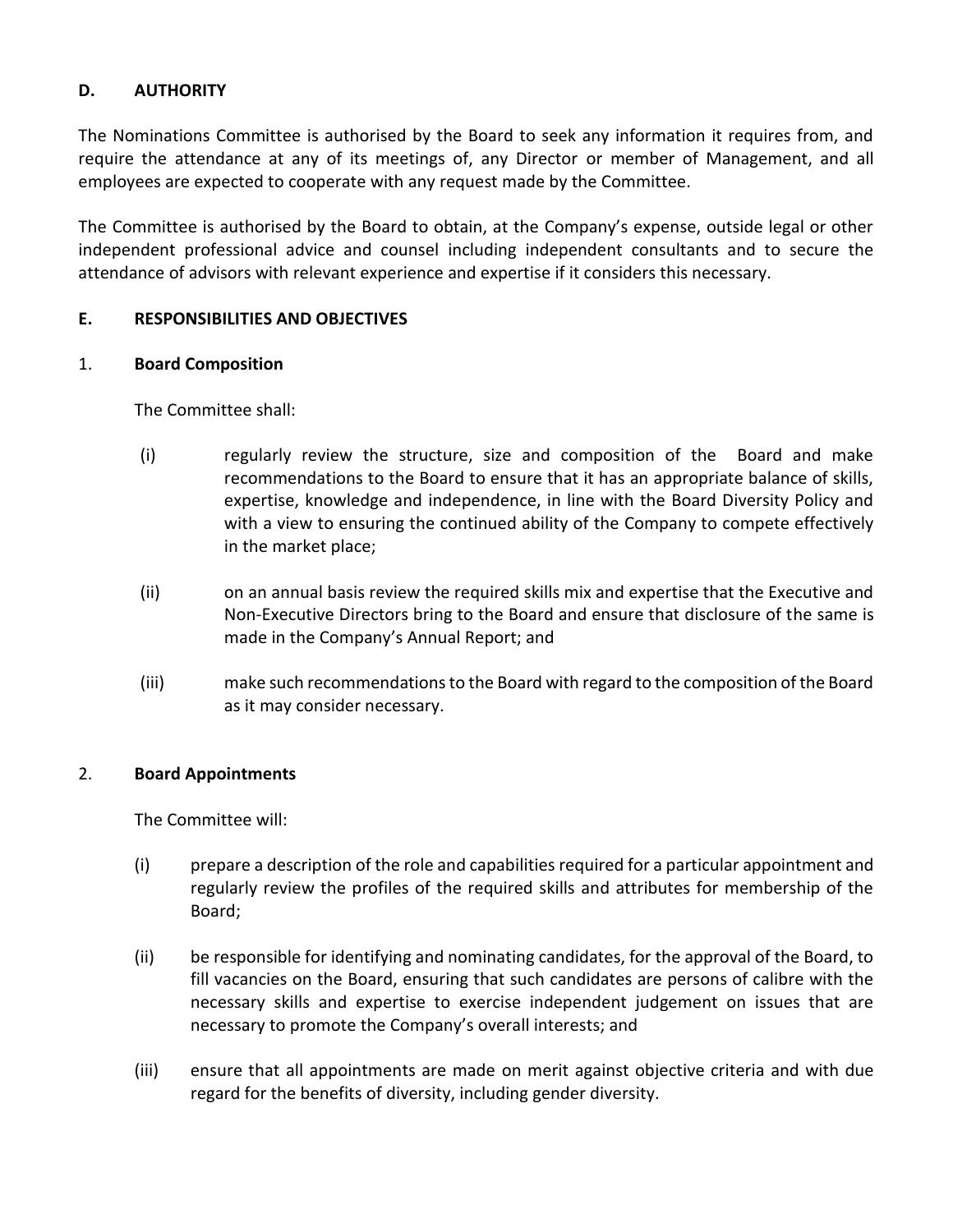# 3. **Succession Planning**

The Committee will satisfy itself that processes and plans are in place for orderly succession for appointments to Board, so as to maintain an appropriate balance of skills and experience and to ensure the progressive refreshing of the Board.

The Committee will endeavour to ensure that the term of office of members of the Board is organised in such a way as to end at different times to secure retention of institutional memory and to aid the process of inducting new Board members.

# 4. **Evaluation of Board and Director Effectiveness**

The Committee will:

- (i) conduct a critical evaluation of the activities of the Board on an annual basis;
- (ii) discuss the results of the review of the Board and its Committees and present such with recommendations to the Board;
- (iii) ensure the results of the review of individual performance by each Director (excluding the Chairman) are discussed by the Chairman with each Director individually; and
- (iv) ensure the results of the Chairman, Managing Director and Company Secretary's performance are discussed by the Nominations Committee and feedback is given to them by the Committee members.

## 5. **Commitment**

The Committee will:

- (i) assess and articulate the time needed to fulfil the role of Chairman, and Non-Executive Director and ensure that Letters of Appointment detail the role and time commitments; and
- (ii) ensure that Non-Executive Directors undertake that they will have sufficient time to fulfil their duties and that any significant new appointments outside the Company are disclosed to the Chairman and the Board (as appropriate) prior to their acceptance.

## 6. **Other matters**

The Committee will:

- (i) make recommendations to the Board:
	- as regards the re-appointment of any Non-Executive Director at the conclusion of their specified term of office after formally reviewing the Director's performance, conducting a particularly rigorous review in respect of service beyond six years;
	- concerning the re-election by shareholders of any Director; and